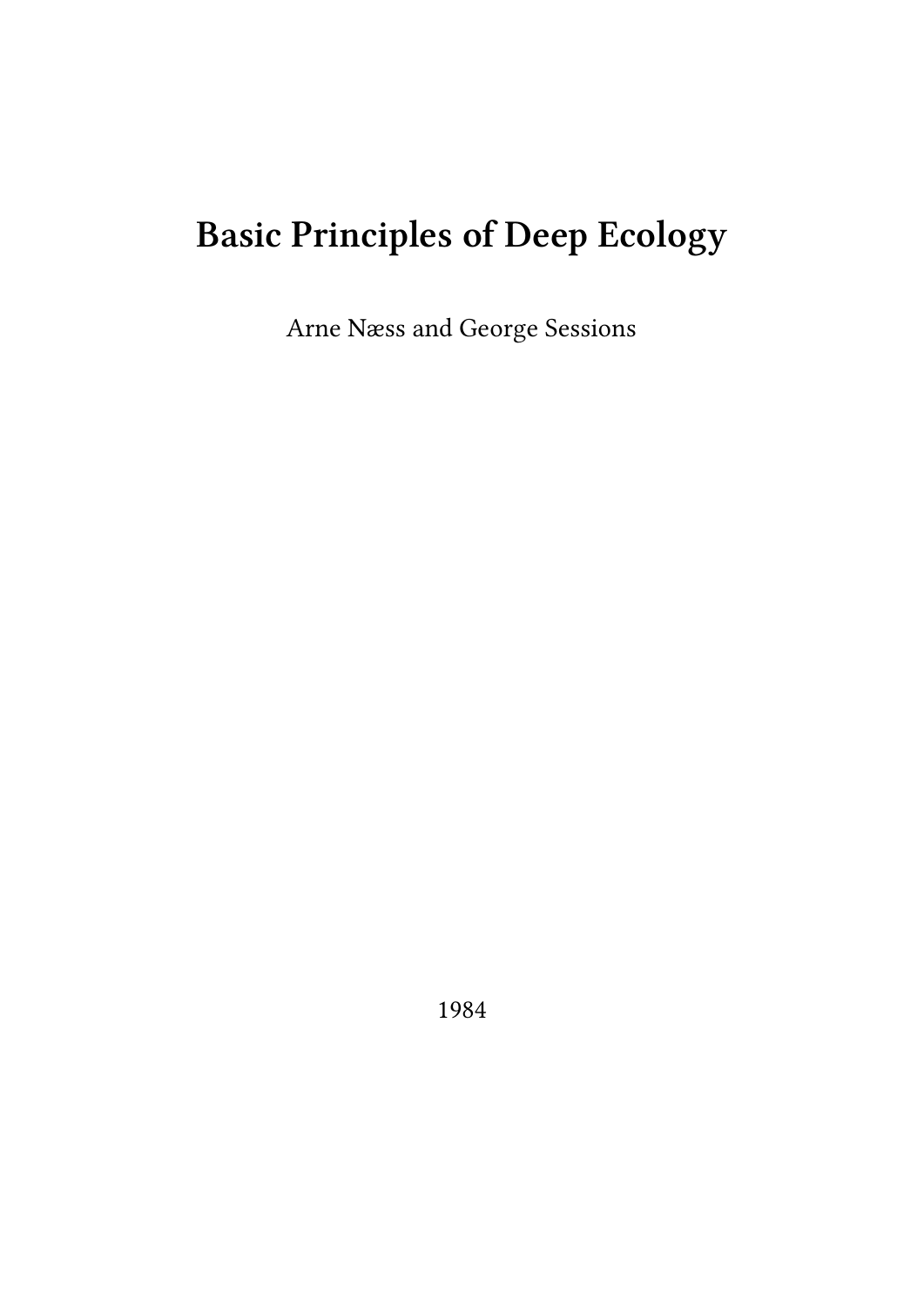## **Contents**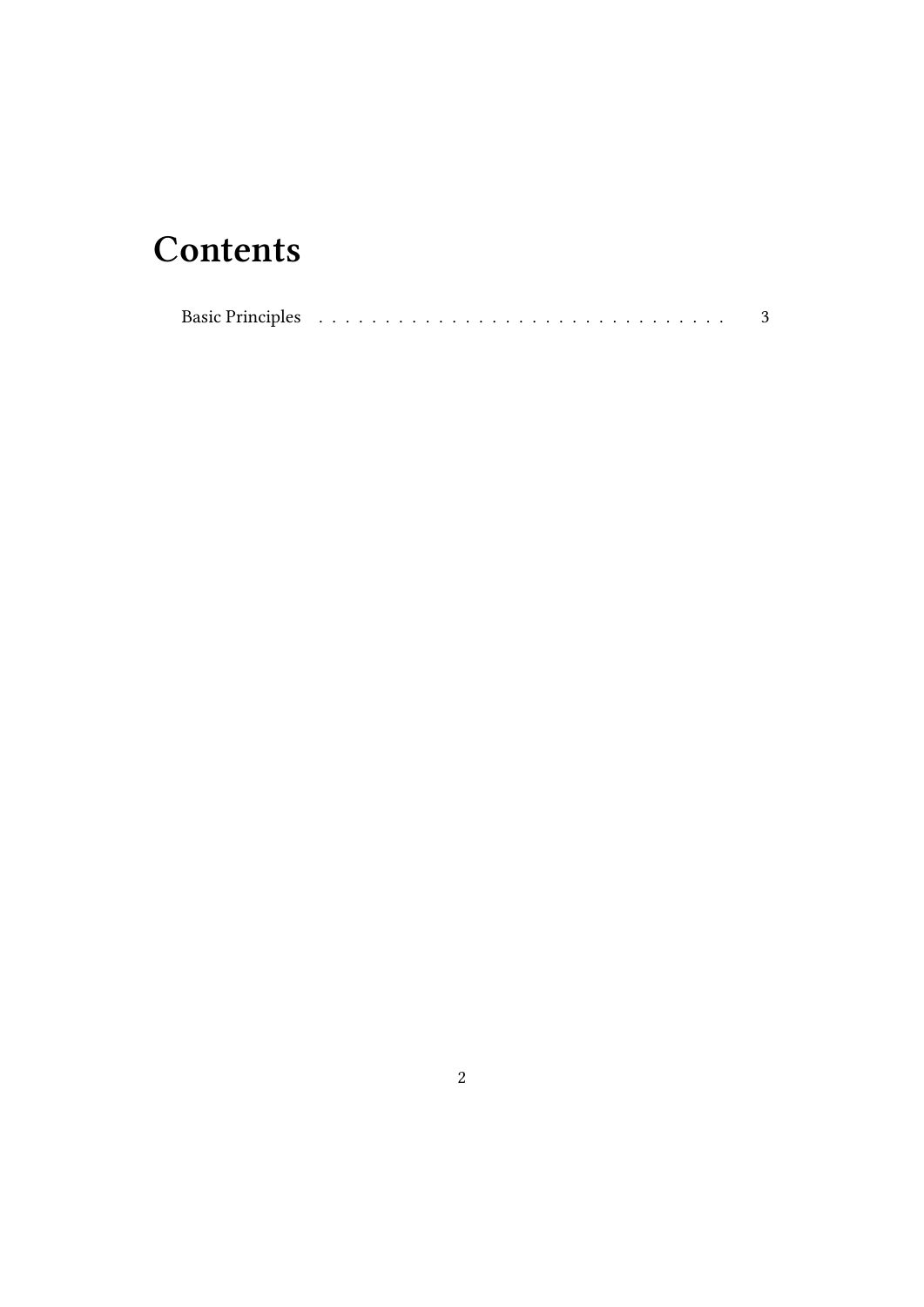In April 1984, during the advent of Spring and John Muir's birthday, George Sessions and Arne Næss summarized fifteen years of thinking on the principles of deep ecology while camping in Death Valley, California. In this great and special place, they articulated these principles in a literal, somewhat neutral way, hoping that they would be understood and accepted by persons coming from different philosophical and religious positions.

Readers are encouraged to elaborate their own versions of deep ecology, clarify key concepts and think through the consequences of acting from these principles.

### **Basic Principles**

1. **The well-being and flourishing of human and nonhuman Life on Earth have value in themselves (synonyms: intrinsic value, inherent value). These values are independent of the usefulness of the non-human world for human purposes.**

This formulation refers to the biosphere, or more accurately, to the ecosphere as a whole. This includes individuals, species, populations, habitat, as well as human and nonhuman cultures. From our current knowledge of allpervasive intimate relationships, this implies a fundamental deep concern and respect. Ecological processes of the planet should, on the whole, remain intact. "The world environment should remain 'natural'" (Gary Snyder).

The term "life" is used here in a more comprehensive nontechnical way to refer also to what biologists classify as "nonliving"; rivers (watersheds), landscapes, ecosystems. For supporters of deep ecology, slogans such as "Let the river live" illustrate this broader usage so common in most cultures.

Inherent value as used in (1) is common in deep ecology literature ("The presence of inherent value in a natural object is independent of any awareness, interest, or appreciation of it by a conscious being.")<sup>1</sup>

2. **Richness and diversity of life forms contribute to the realization of these values and are also values in themselves.**

More technically, this is a formulation concerning diversity and complexity. From an ecological standpoint, complexity and symbiosis are conditions for maximizing diversity. So-called simple, lower, or primitive species of plants and animals contribute essentially to the richness and diversity of life. They have value in themselves and are not merely steps toward the so-

<sup>1</sup> Tom Regan, "The Nature and Possibility of an Environmental Ethic," *Environmental Ethics* 3 (1881), pp. 19–34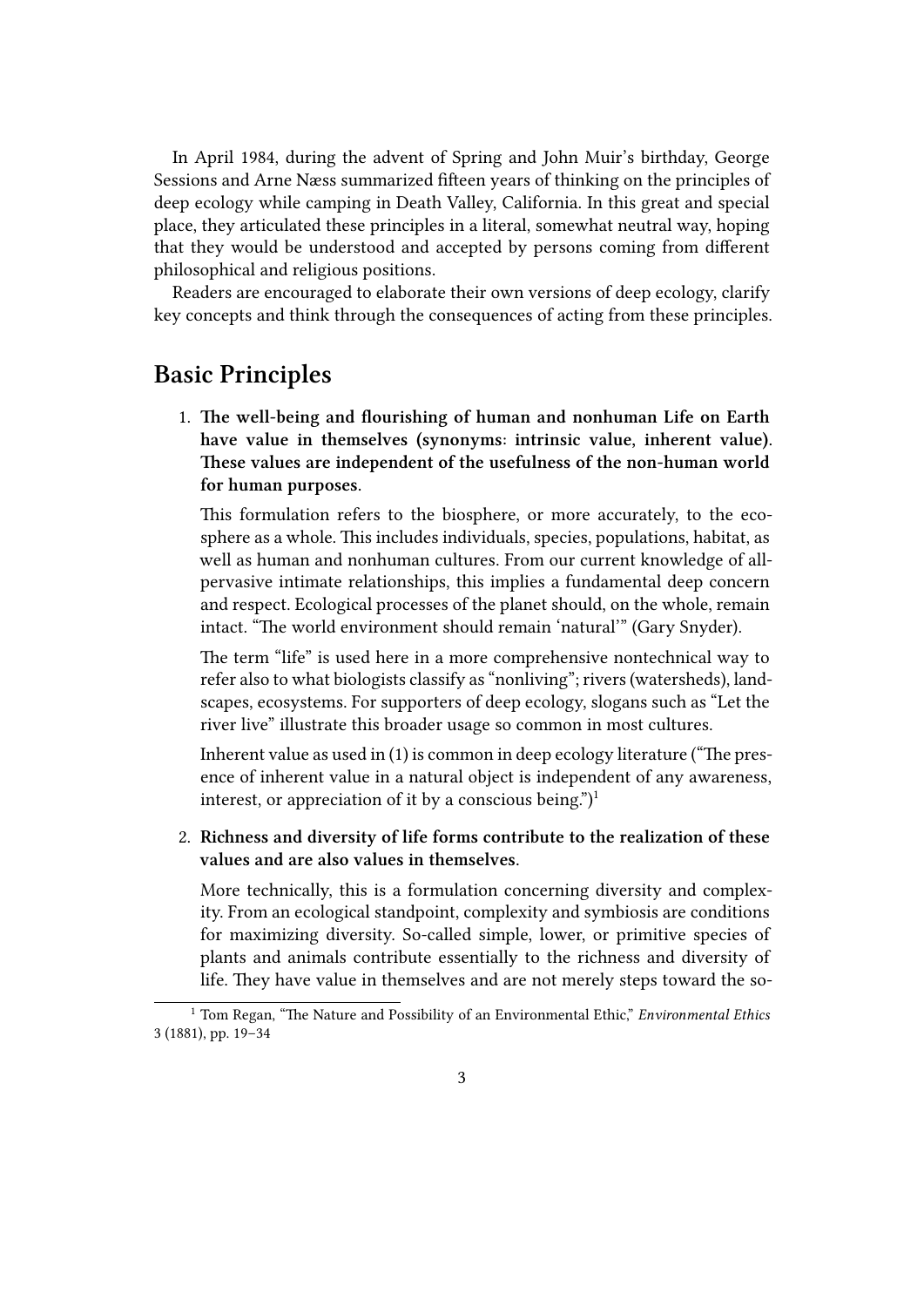called higher or rational life forms. The second principle presupposes that life itself, as a process over evolutionary time, implies an increase of diversity and richness. The refusal to acknowledge that some life forms have greater or lesser intrinsic value than others (see points 1 and 2) runs counter to the formulations of some ecological philosophers and New Age writers.

Complexity, as referred to here, is different from complication. Urban life may be more complicated than life in a natural setting without being more complex in the sense of multifaceted quality.

#### 3. **Humans have no right to reduce this richness and diversity except to satisfy** *vital* **needs.**

The term "vital need" is left deliberately vague to allow for considerable latitude in judgment. Differences in climate and related factors, together with differences in the structures of societies as they now exist, need to be considered (for some Eskimos, snowmobiles are necessary today to satisfy vital needs).

People in the materially richest countries cannot be expected to reduce their excessive interference with the nonhuman world to a moderate level overnight. The stabilization and reduction of the human population will take time. Interim strategies need to be developed. But this in no way excuses the present complacency — the extreme seriousness of our current situation must first be realized. But the longer we wait the more drastic will be the measures needed. Until deep changes are made, substantial decreases in richness and diversity are liable to occur: the rate of extinction of species will be ten to one hundred times greater than any other period of earth history.

4. **The flourishing of human life and cultures is compatible with a substantial decrease of the human population. The flourishing of nonhuman life requires such a decrease.**

The United Nations Fund for Population Activities in their State of World Population Report (1984) said that high human population growth rates (over 2.0 percent annum) in many developing countries "were diminishing the quality of life for many millions of people." During the decade 1974–1984, the world population grew by nearly 800 million — more than the size of India. "And we will be adding about one Bangladesh (population 93 million) per annum between now and the year 2000."

The report noted that "The growth rate of the human population has declined for the first time in human history. But at the same time, the number of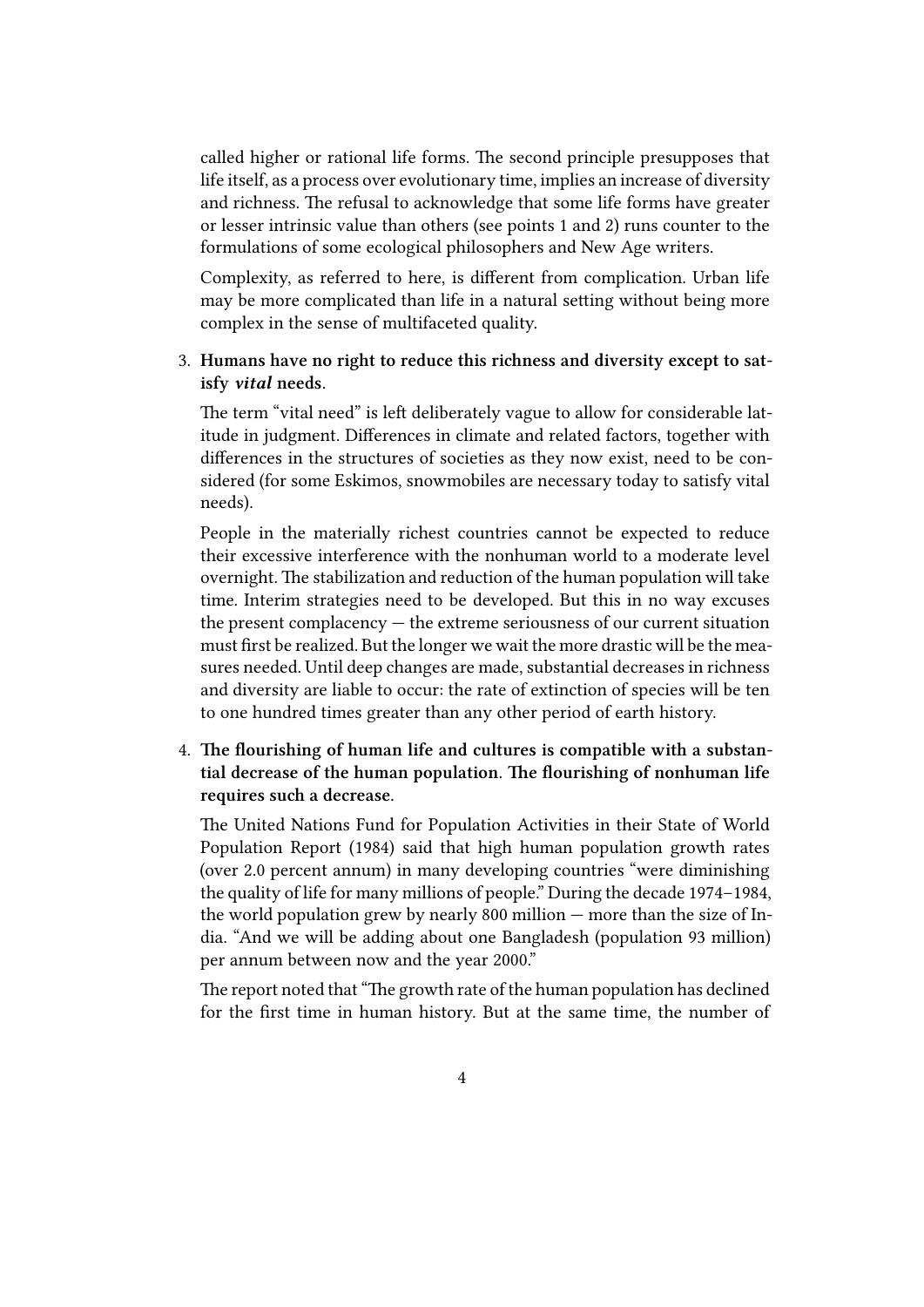people being added to the human population is bigger than at any time in history because the population base is larger."

Most of the nations in the developing world (including India and China) have as their official government policy the goal of reducing the rate of human population increase, but there are debates over the types of measures to take (contraception, abortion, etc.) consistent with human rights and feasibility.

The report concludes that if all governments set specific population targets as public policy to help alleviate poverty and advance the quality of life, the current situation could be improved.

As many ecologists have pointed out, it is also absolutely crucial to curb population growth in the so-called developed (i.e., overdeveloped) industrial societies. Given the tremendous rate of consumption and waste production of individuals in these societies, they represent a much greater threat and impact on the biosphere per capita than individuals in Second and Third World countries.

#### 5. **Present human interference with the nonhuman world is excessive, and the situation is rapidly worsening.**

This formulation is mild. For a realistic assessment of the situation, see the unabbreviated version of the I.U.C.N.'s World Conservation Strategy. There are other works to be highly recommended, such as Gerald Barney's Global 2000 Report to the President of the United States.

The slogan of "noninterference" does not imply that humans should not modify some ecosystems as do other species. Humans have modified the earth and will probably continue to do so. At issue is the nature and extent of such interference.

The fight to preserve and extend areas of wilderness or near-wilderness should continue and should focus on the general ecological functions of these areas (one such function: large wilderness areas are required in the biosphere to allow for continued evolutionary speciation of animals and plants). Most present designated wilderness areas and game preserves are not large enough to allow for such speciation.

#### 6. **Policies must therefore be changed. These policies affect basic economic, technological, and ideological structures.The resulting state of affairs will be deeply different from the present.**

Economic growth as conceived and implemented today by the industrial states is incompatible with (1)-(5). There is only a faint resemblance between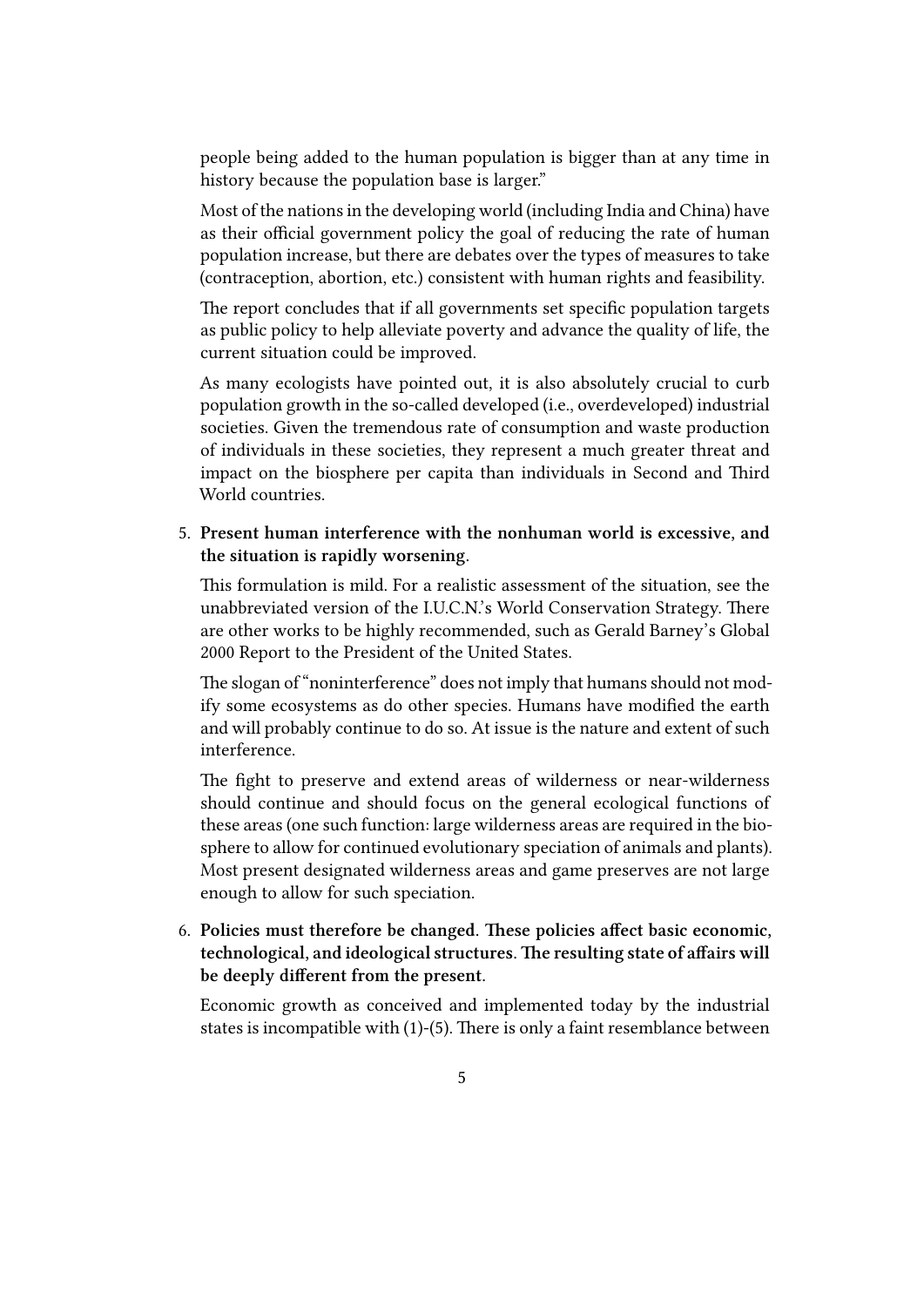ideal sustainable forms of economic growth and present policies of the industrial societies. And "sustainable" still means "sustainable in relation to humans."

Present ideology tends to value things because they are scarce and because they have a commodity value. There is prestige in vast consumption and waste (to mention only several relevant factors).

Whereas "self-determination," "local community," and "think globally, act locally," will remain key terms in the ecology of human societies, nevertheless the implementation of deep changes requires increasingly global action  $$ action across borders.

Governments in Third World countries (with the exception of Costa Rica and a few others) are uninterested in deep ecological issues. When the governments of industrial societies try to promote ecological measures through Third World governments, practically nothing is accomplished (e.g., with problems of desertification). Given this situation, support for global action through nongovernmental international organizations becomes increasingly important. Many of these organizations are able to act globally "from grassroots to grassroots," thus avoiding negative governmental interference.

Cultural diversity today requires advanced technology, that is, techniques that advance the basic goals of each culture. So-called soft, intermediate, and alternative technologies are steps in this direction.

7. **The ideological change is mainly that of appreciating life quality (dwelling in situations of inherent value) rather than adhering to an increasingly higher standard of living. There will be a profound awareness of the difference between big and great.**

Some economists criticize the term "quality of life" because it is supposed to be vague. But on closer inspection, what they consider to be vague is actually the nonquantitative nature of the term. One cannot quantify adequately what is important for the quality of life as discussed here, and there is no need to do so.

8. **Those who subscribe to the foregoing points have an obligation directly or indirectly to try to implement the necessary changes.**

There is ample room for different opinions about priorities: what should be done first, what next? What is most urgent? What is clearly necessary as opposed to what is highly desirable but not absolutely pressing?